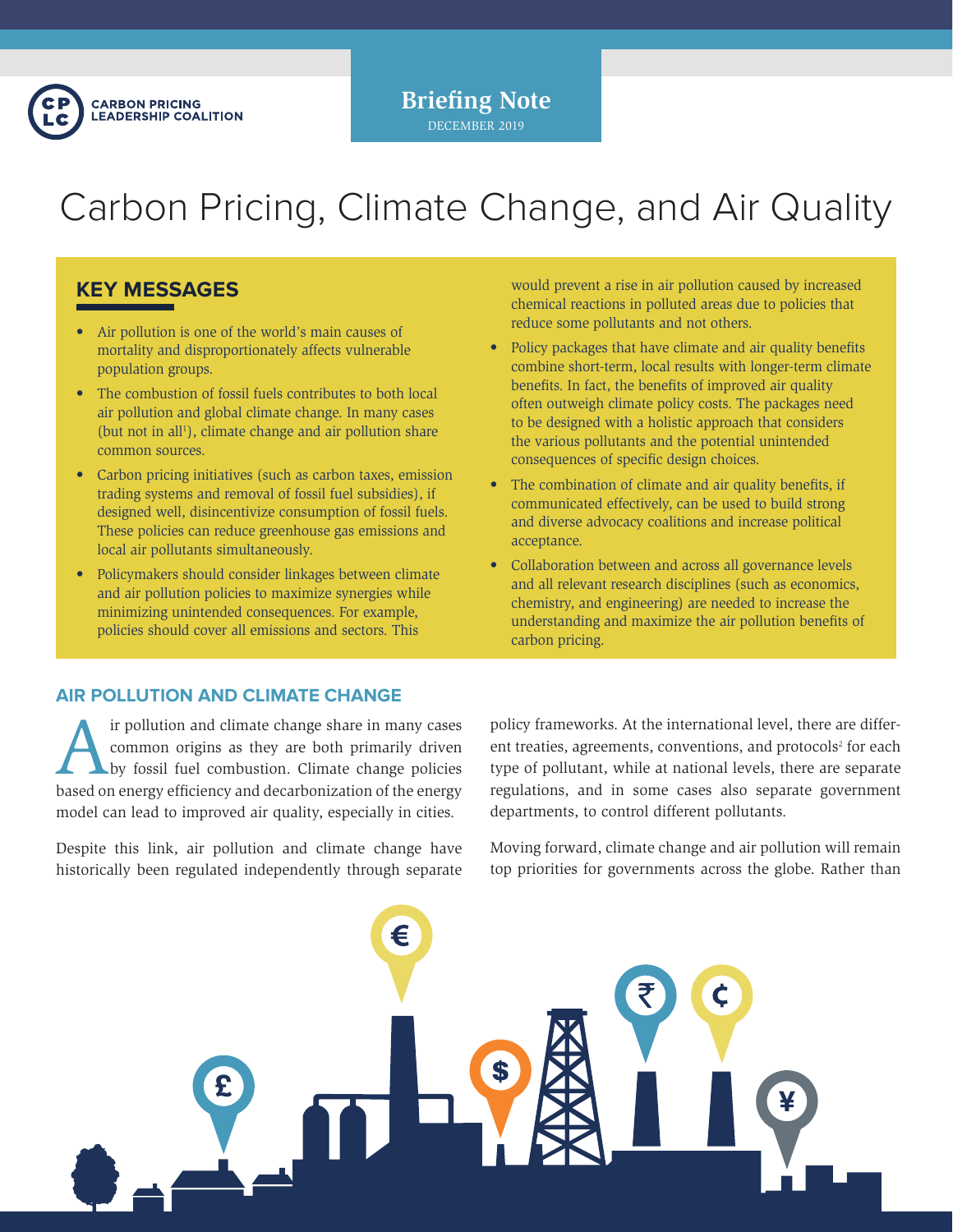combating them separately, there is a strong case for a coordinated policy approach to address both issues. Such an approach should be based on solid scientific evidence. To obtain accurate estimates, a joint cost-benefit analysis (the short, medium and long term) should be conducted while analysing the economic impacts of carbon pricing.

## **AIR POLLUTION, ITS SOURCES AND IMPACTS**

Air pollution (see Box 1 for common air pollutants) is one of the main risk factors for human health worldwide. According to the World Health Organisation (WHO), indoor and outdoor air pollution cause around 7 million premature deaths each year. In 2013, it caused one in ten deaths globally, costing the global economy about \$225 billion in lost labour income<sup>3</sup>. The most vulnerable population groups, such as ethnic minorities and lower-income communities, bear disproportionate air pollution burdens<sup>4,5</sup>.

Geographically, urban areas are air pollution hot spots and the problem will escalate as the world's population increasingly concentrates in cities. Today, more than half of the world's population lives in rapidly expanding cities which generate about 80% of global GDP<sup>8</sup> and contribute more than 70% of global greenhouse gas emissions<sup>9</sup>. More than 80% of people living in these areas are exposed to air quality levels that exceed the WHO limits, and in low-income countries, this number rises to 98%<sup>10</sup>. Transport emissions are particularly damaging for health in cities since emissions are released in areas where people live and work.

However, cities are not the only hubs for air pollution. In many countries, factories (such as those producing cement, steel, and chemicals) are in rural areas. For example, in the Beijing-Tianjin-Hebei area of China, rural areas can suffer similar levels of air pollution compared to cities<sup>11</sup>.

Regarding sources, most air pollution results from energyrelated activities (Figure 1). Nearly all sulfur dioxide and nitrogen oxides emissions are created by energy generation and consumption—such as through the combustion of coal and gas for power.  $PM_{2.5}$  is also mostly emitted by energy activities, especially residential coal consumption.

Air pollution is generally considered a local phenomenon, although pollutants can also be transported long distances

#### **Box 1: Air pollutants6,7**

*Air pollutants from human activities include:*

- **Sulfur oxides (SO<sub>x</sub>)** in particular sulfur dioxide  $(SO<sub>2</sub>)$ , contained in fossil fuels.
- **• Nitrogen oxides (NOx)**  generated in hightemperature combustion, or from the oxidation of NO to  $NO<sub>2</sub>$  in the atmosphere.
- **• Particulate matter (PMx)** a mixture of tiny solid or liquid particles in the air. Indicators of particulate matter usually refer to the mass of particles in a given size range, such as those with a diameter less than 10  $\mu$ m (PM<sub>10</sub>) or 2.5 μm  $(PM<sub>2.5</sub>)$ .
- **• Black carbon**  a product of incomplete fossil fuel combustion, is a particular type of  $PM_{2.5}$ .
- **• Carbon monoxide (CO)**  generated during the incomplete combustion of transport fuels, natural gas, coal or wood.
- **• Volatile organic compounds (VOCs)** released from chemicals, solvents or fuels as they evaporate.
- **• Methane (CH4)** released in agriculture and waste management activities and during extraction and transport of natural gas and coal.
- **• Ammonia (NH3**) released in agricultural and waste management activities.
- **• Tropospheric (surface) ozone (O3)** a secondary air pollutant formed mainly from NOx and VOCs in the presence of sunlight.
- **Smog visible air pollution** (usually in cities) composed of nitrogen oxides, sulfur oxides, ozone, smoke and other particulates  $(PM_x)$ .

Some of these pollutants, like black carbon, methane, tropospheric ozone, and hydrofluorocarbons (also known as Short-Lived Climate Pollutants), also contribute to climate change.

and sometimes form new types of pollutants far away from the initial source. The formation of air pollutants is a complex process and depends on several factors including: the level and type of economic activity, population density and volume, energy demand and mix, natural concentrations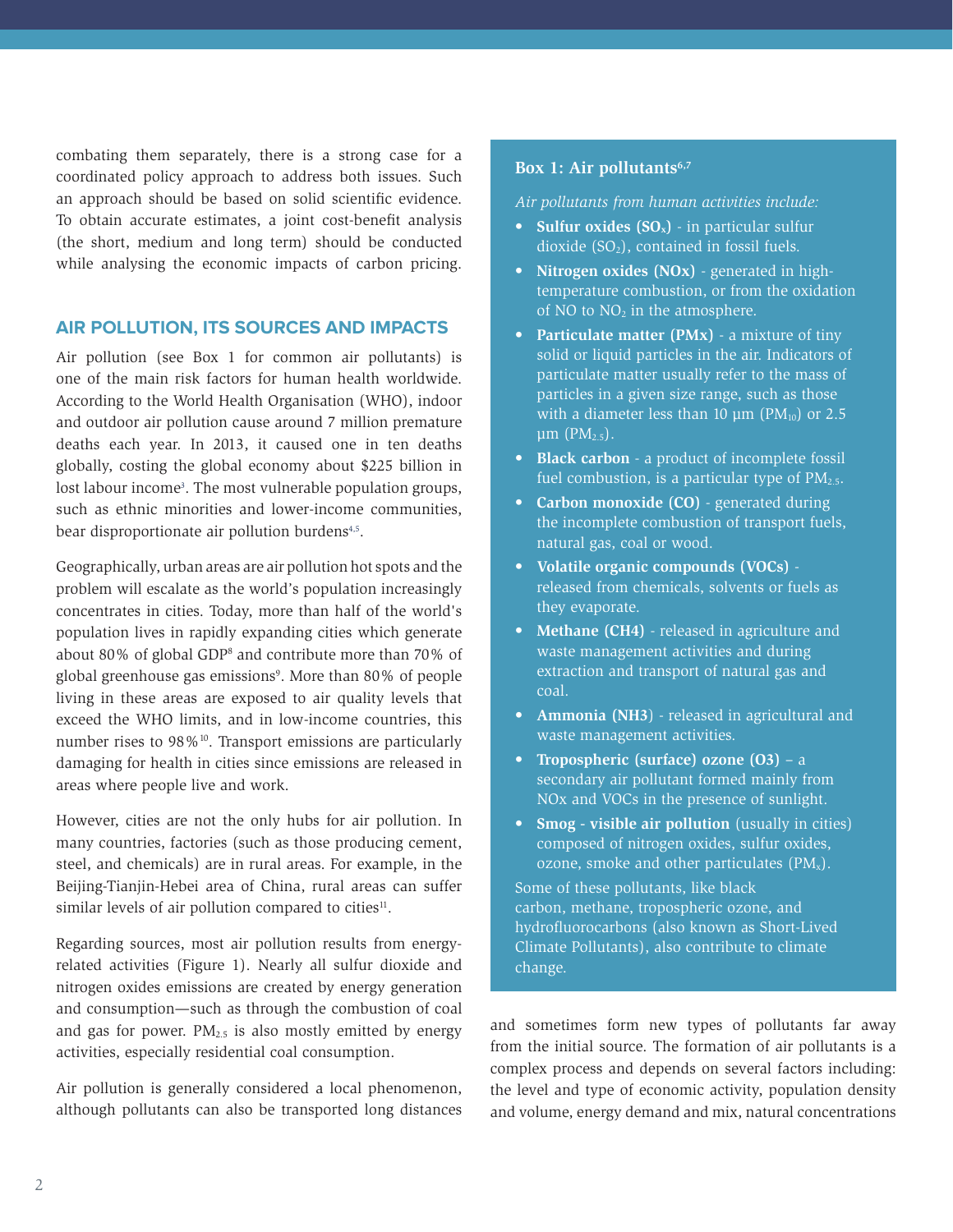of pollutants, and meteorological conditions (such as wind, sunlight and temperature inversion $13$ ) which affect the rate of dispersion and permanence of air pollution.

Air pollution has a wide range of impacts $14$ :

- Reduces lung function, increases respiratory infections, and aggravates asthma
- Causes more than a third of deaths from heart stroke, lung cancer, and chronic respiratory disease, and more than a quarter of deaths from ischaemic heart disease
- Harms ecosystems by contributing to eutrophication and acidification of water and soil, leading to loss of flora and fauna
- Harms agricultural crops and forests causing yield losses that can lead to malnutrition and hunger
- Contributes to climate change through short-lived climate pollutants like black carbon, methane, tropospheric ozone, and hydrofluorocarbons
- $\bullet$  Classifies as a human carcinogen<sup>15</sup> (outdoor air pollution)
- Enters the bloodstream causing cardiovascular, cerebrovascular and respiratory impacts  $(PM_{2.5})$

# **CLIMATE CHANGE POLICES AND THEIR AIR POLLUTION CO-IMPACTS**

The quantification and understanding of common sources of pollution and the related health impacts of climate change and air pollution are gaining increasing relevance<sup>16</sup>. At the same time, the cases of coordinated policy approaches to address both problems are on the rise (see Box 2 below). Quantifying both the climate and health benefits of climate policies can reveal additional, and significant, co-benefits. The magnitude of these benefits can vary widely depending on the number of people exposed to pollution, pollutant concentration, meteorological conditions, mortality risk and the methodology used to monetize health impacts.



# **Figure 1: Selected primary air pollutants and their sources in 2015**

Source: IEA (2016) Energy and Air Pollution - World Energy Outlook 2016 Special Report. All rights reserved. As modified by the Carbon Pricing Leadership Coalition.<sup>12</sup>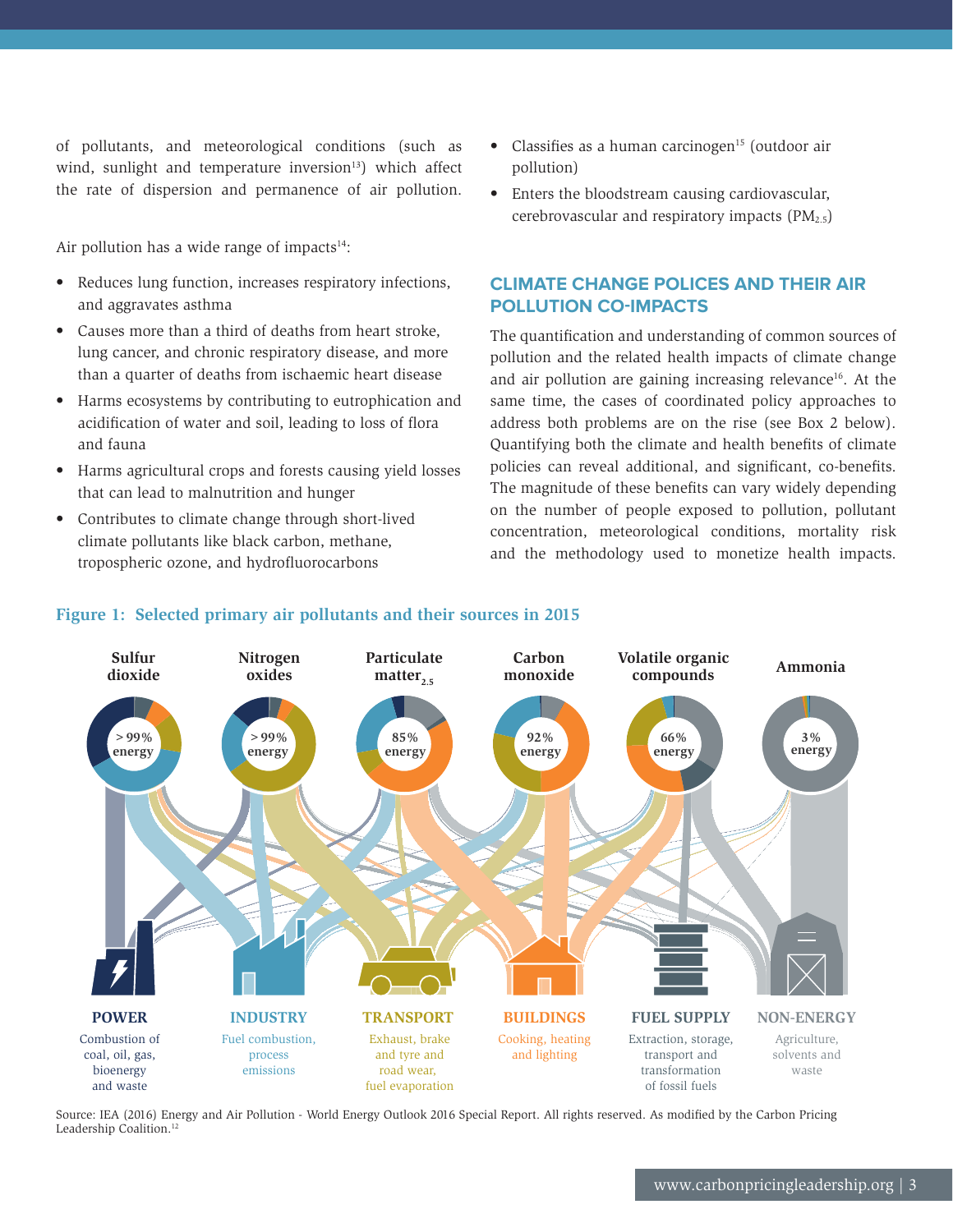Nevertheless, these co-benefits provide additional value to climate change mitigation measures such as carbon pricing<sup>17</sup>. Additionally, in many cases, the co-benefits provide a stronger narrative for domestic policy implementation. For example, it can be easier to communicate short-term local health benefits than the longer-term global benefits of climate change mitigation.

Figure 2 demonstrates corrected coal prices. The graph shows the coal consumer price compared to prices that include local air pollution costs, climate damage costs, and a VAT. As seen, air pollution damage costs exceed the global warming costs in more than half of the countries considered.

Research shows that for any country where the air pollution costs exceed the global warming costs—the latter based on a damage of US\$40 per ton of  $CO<sub>2</sub>$ —the ancillary air pollution reduction benefits would exceed \$40 per ton of  $CO<sub>2</sub><sup>19</sup>$ . Other works quantify the air quality co-benefits of climate change

mitigation in the range between \$2 and \$196 /tCO<sub>2</sub>, with an average of  $$49 / tCO<sub>2</sub><sup>20</sup>$ . They also find that the ratio of health co-benefit to climate change mitigation cost ranges between 1.4 and 2.45<sup>21</sup>. In China, health co-benefits have been found to outweigh the policy costs of carbon pricing (as high as \$132 per ton of  $CO<sub>2</sub>$  in 2030) to households<sup>22</sup>.

In part due to these co-benefits, there is a rising awareness of the importance of coordinating climate change and air quality policies. For example, combined initiatives across governance levels, economic sectors, and scientific disciplines now include:

- International organizations, such as the Climate and Clean Air Coalition (CCAC), that have been successfully advocating for the integration of air quality and climate  $a$ gendas<sup>23</sup>.
- Reports by international bodies such as the European Environment Agency (EEA)<sup>24</sup> and the WHO<sup>25</sup>.



#### **Figure 2: Corrective coal tax estimates in selected countries in USD per GJ in 2013**

Source: David Coady, Ian Parry and Baoping Shang, "Energy Price Reform: Lessons for Policymakers." Review of Environmental Economics and Policy 12: 197-219, 2018.18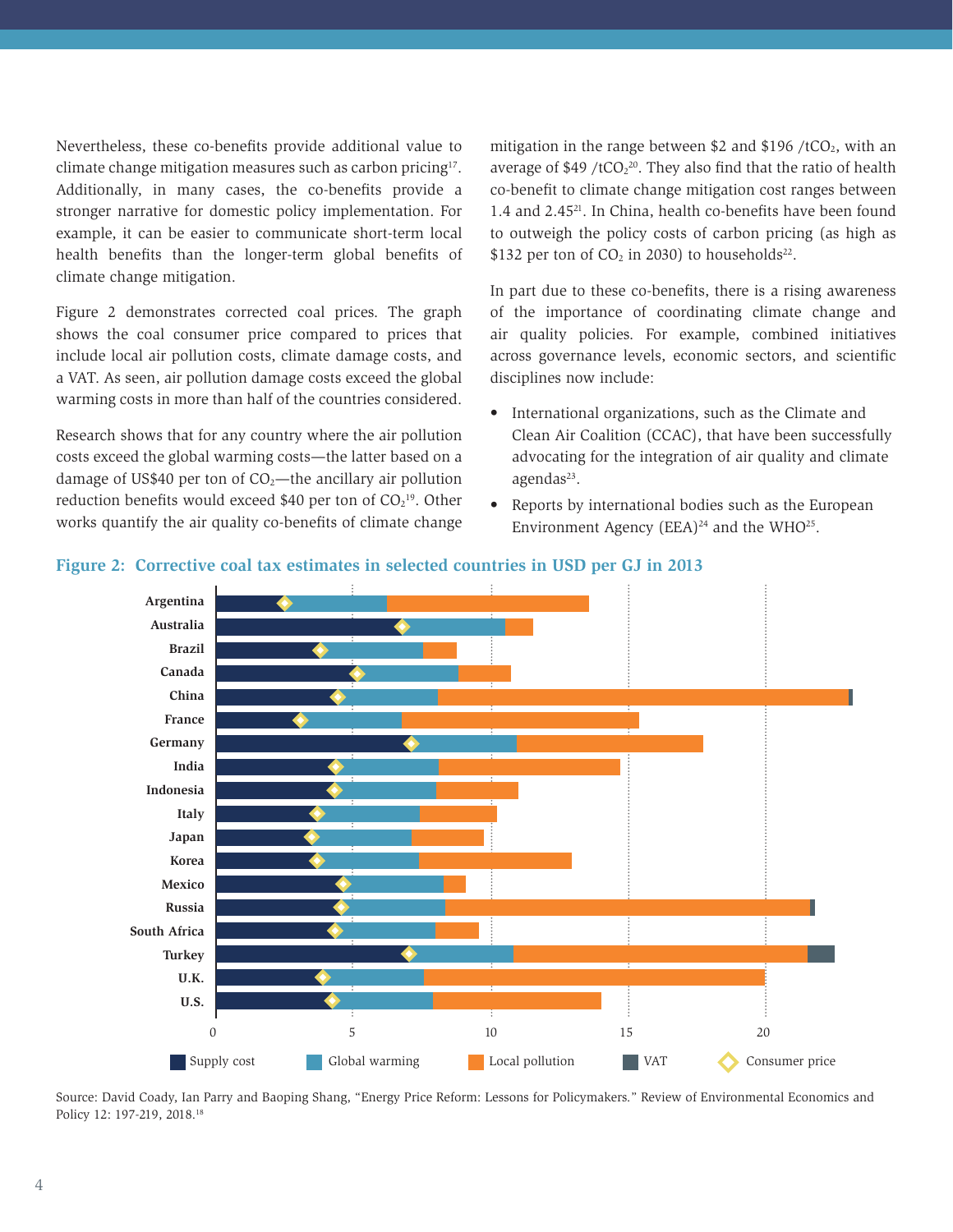- Government reports including by the United Kingdom<sup>26</sup> and the United States<sup>27</sup>.
- Combined programs at the regional and city-level such as the Global Covenant of Mayors for Climate and Energy<sup>28</sup> and C40<sup>29</sup>, who just recently launched the C40 Clean Air Cities Declaration<sup>30</sup>.

Combined policy approaches could derive additional benefits:

**• Increasing political acceptance:** measures that combine climate and air quality and communicate the broader benefits could drive stronger policy advocacy coalitions (including for carbon pricing) among diverse stakeholders due to air quality's local, immediate, and more tangible health benefits.

- **• Combining international and local governance:**  climate change, a global issue, and air pollution, a local issue, could bring policy stakeholders, which are traditionally separated by scope, together to maximize efficiencies and benefits.
- **• Expanding timing and reach:** addressing climate change and air pollution together will deliver both short-term (better air quality) and long-term (a more stable climate) benefits.

#### **Box 2: Examples of coordinated approaches to air quality and climate change**

## **CHILE – COMBINED TAX ON ELECTRICITY GENERATION**

Chile has a green tax on electricity generation<sup>31</sup>. The country taxes emissions of both greenhouse gases (CO2 emissions) and local pollutants (PM<sub>x</sub>, SO<sub>2</sub> and NO<sub>x</sub> emissions). The policy also establishes a different tax rate according to the population of the area where the facility is located to facilitate emissions reductions in highly-polluted areas. Through this measure, both global warming and air pollution are addressed in a coordinated way, leading to greater benefits and lower administrative costs.

#### **CALIFORNIA – 2017 LEGISLATIVE PACKAGE FOR ADDRESSING CLIMATE CHANGE AND AIR POLLUTION**

In 2017, California extended its cap-and-trade program (AB398) and created new provisions for air pollution protection (AB617)32. Air pollution and climate are regulated by separate but coordinated laws addressing both stationary and mobile sources of CO2 and air pollutants. This ensures the simultaneous improvement of air quality and reduction of greenhouse gas emissions.

#### **EU - GOVERNANCE OF THE ENERGY UNION AND CLIMATE ACTION33**

In the European Union, there are specific clean air policies to address air pollution and climate packages to drive decarbonization. However, there is increasing evidence and awareness of the interdependencies. For example, the Regulation on the Governance of the Energy Union and Climate Action provides clear guidelines on the integrated national energy and climate plans to be developed by the Member States and pays particular attention to their impact on air quality and emissions of air pollutants.

#### **CITY OF MADRID (SPAIN) – CITY AIR QUALITY AND CLIMATE CHANGE PLAN (PLAN A)**

This local plan $34$  aims to reduce air pollution, mitigate climate change, and define adaptation strategies for the city. The underlying view is that challenges related to air pollution and climate change need to be addressed jointly and require a coherent and integrated management policy. Specific targets are defined for the 2020 and 2030 timeframes and will be addressed through four action programs: 1) sustainable mobility, 2) urban regeneration, 3) climate change adaptation, and 4) citizen awareness-raising and collaboration with other public authorities.

## **CITY OF LONDON (ENGLAND) - AIR QUALITY AND CLIMATE CHANGE: INTEGRATING POLICY WITHIN LOCAL AUTHORITIES**

In 2011, a report commissioned by the City of London<sup>35</sup> proposed that local authorities could conduct a coordinated analysis of the impact of specific environmental proposals on both climate change and air quality by classifying the measure according to its positive (green), possibly negative (amber) or certainly negative (red) effect on each problem (figure 3).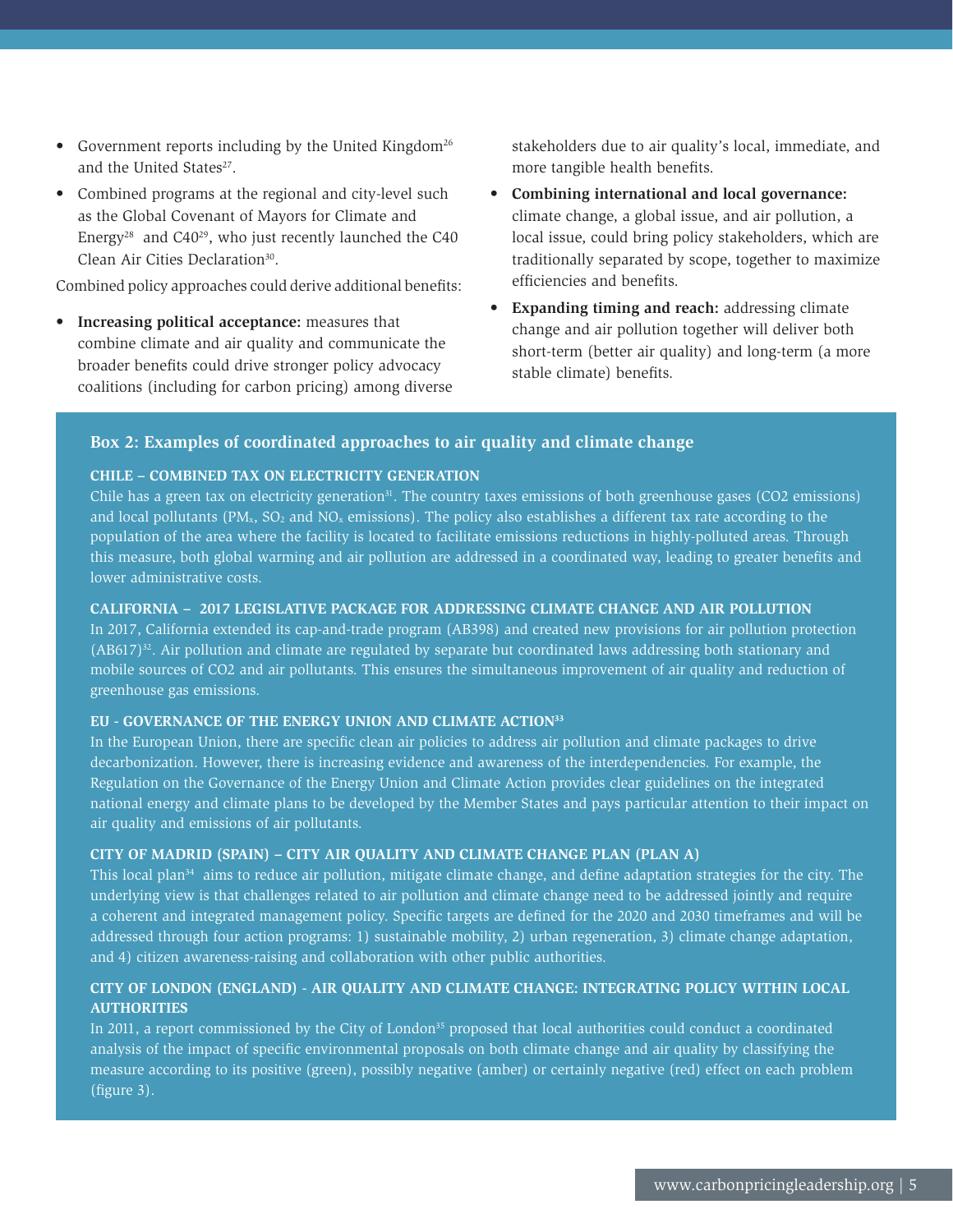In contrast, uncoordinated approaches to air quality and climate change can foster counteractive policies. Certain policies can lead to the lock-in of technologies that address one problem but aggravate the other, the formation of pollution hot-spots, or equipment upgrades that ultimately release more carbon pollution. For example, in some cases, reducing certain local pollutants (such as  $NO<sub>x</sub>$  and  $SO<sub>x</sub>$ ) and not others (such as VOC and CO) can lead to increased levels of air pollution (such as surface ozone and  $\text{smog}$ )<sup>37</sup>.

The additional pollution is a result of chemical reactions in highly polluted areas, which has been occurring in some Chinese cities. Over the longer term, these mistakes must be corrected leading to stranded assets and/or additional policy costs. Policy coordination can identify when these effects may arise, minimize negative outcomes, and work towards policies/technologies that achieve mutually beneficial outcomes for air quality and climate change mitigation.

| Measure/technology                         | Impact on air quality        | Impact on climate change | Page |
|--------------------------------------------|------------------------------|--------------------------|------|
| <b>Transport Measures</b>                  |                              |                          |      |
| Alternative fuels                          | Green                        | Green                    | 21   |
| Retrofit of exhaust<br>abatement equipment | <b>Green</b>                 | <b>Amber</b>             | 22   |
| Low emission zones                         | Green                        | <b>Amber</b>             | 23   |
| Low emission strategies                    | <b>Green</b>                 | <b>Green</b>             | 24   |
| Fleet management and<br>driving training   | Green                        | Green                    | 25   |
| Emmissions related car<br>parking charges  | <b>Amber</b>                 | <b>Green</b>             | 26   |
| Travel plans                               | Green                        | <b>Green</b>             | 27   |
| Car clubs                                  | Green                        | Green                    | 28   |
|                                            | <b>The Built Environment</b> |                          |      |
| Domestic energy efficiency                 | Green                        | Green                    | 30   |
| Commercial energy<br>efficienct            | Green                        | Green                    | 31   |
| Combined heat and power                    | <b>Amber</b>                 | Green                    | 32   |
| Biomass heat                               | <b>Red</b>                   | <b>Green</b>             | 33   |
| Micro wind turbines                        | <b>Neutral</b>               | Green                    | 34   |
| Solar                                      | <b>Green</b>                 | <b>Green</b>             | 35   |
| Heat pumps                                 | <b>Green</b>                 | <b>Neutral</b>           | 36   |

#### **Figure 3: Example of a coordination table for climate change and air quality policy measures**

Source: Environmental Protection UK (2011): Air Quality and Climate Change: Integrating Policy Within Local Authorities https:// www.environmental-protection.org.uk/wp-content/uploads/2013/07/aq\_and\_cc\_guidance.pdf.36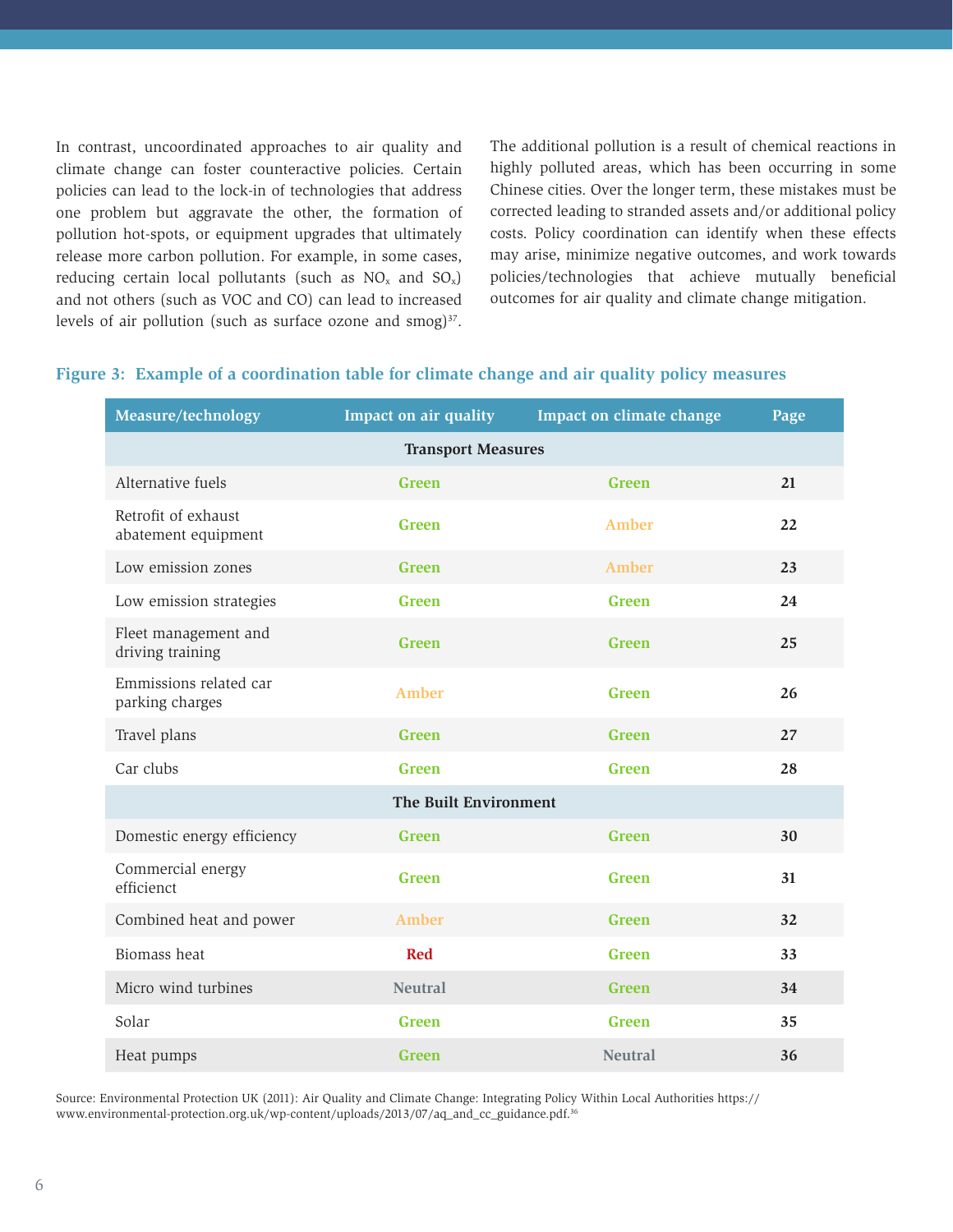## **Box 3: Examples of uncoordinated policies with unintended negative impacts**

#### **CLIMATE CHANGE MEASURES WITH NEGATIVE EFFECTS ON AIR QUALITY**

- **1. Diesel vehicles** have been incentivised in the EU (through lower indirect taxes) due to their lower CO2 emissions per kilometer. However, older diesel vehicles have higher PMx and NOx emissions per kilometer than gasoline vehicles. This policy is being reconsidered in some countries through measures such as a progressive balance of gasoline and diesel taxes or restrictions on the sale of new vehicles. However, the air pollution of new petrol and diesel passenger cars is not much different<sup>38</sup>.
- **2. Biomass electricity generation,** which can be considered zero-carbon (the CO2 emitted through the combustion process equals the amount of CO2 absorbed by the plant during its growth process), produces additional pollutants that can harm air quality and increase demand for land use<sup>39</sup>.

#### **AIR QUALITY MEASURES WITH NEGATIVE EFFECTS ON CLIMATE CHANGE**

- **1. In the EU, the installation of filters for SO2 emissions in coal generation facilities,** as mandated in 2016, would lead to lower SO2 emissions and a positive effect on air quality, but the technology would also reduce the efficiency of the facility, leading to higher CO2 emissions per MWh generated.
- **2. Filters intended to remove particulate matter in vehicle diesel exhausts** would improve air quality, but they also require more energy consumption<sup>40</sup>, potentially leading to additional CO2 emissions and operating costs.

# **KEY TAKEAWAYS & NEXT STEPS**

Climate change and air pollution will remain key threats to the health of communities, especially those most vulnerable. Both problems stem primarily from fossil fuel consumption and require coordinated policy responses to mitigate their impacts. This brief covered several topics related to air pollution: 1) Its interaction with climate change; 2) Its negative health impacts; 3) Its co-benefits when addressed alongside climate

change; and, 4) Examples of climate policy packages that address both issues and policies that address one problem, but inadvertently aggravate the other.

Moving forward, policymakers should consider both air pollution and climate change together when designing climate and environmental policies. Whether policymakers are currently focused primarily on air pollution or climate change, a comprehensive approach will lead to increased benefits and potentially stronger political coalitions.

#### MORE INFORMATION

**Context:** The Carbon Pricing Leadership Coalition (CPLC) is a voluntary partnership of governments, businesses, and civil society organizations working together to identify and address the key challenges to the successful use of carbon pricing to combat climate change. This Briefing Note was developed by Climate Strategies. It was authored by Marta Martinez Sanchez (Iberdrola) and Annela Anger-Kraavi (University of Cambridge). The Authors are grateful to Zhang Xiliang, Andrzej Błachowicz, Tom Erb, and Joseph Pryor for their input and guidance.

**References:** This Briefing Note is a synthesis of ideas and literature derived from the key references listed here.

**Disclaimer:** The findings, interpretations, and conclusions expressed in this Briefing Note do not necessarily reflect the views of the organizations the authors represent. The CPLC does not guarantee the accuracy of the data included in this work.

**Copyright:** This Briefing Note is available under the Creative Commons Attribution 3.0 IGO license (CC BY 3.0 IGO). HYPERLINK "http://www. creativecommons.org/licenses/by/3.0/igo" www.creativecommons.org/licenses/by/3.0/igo.